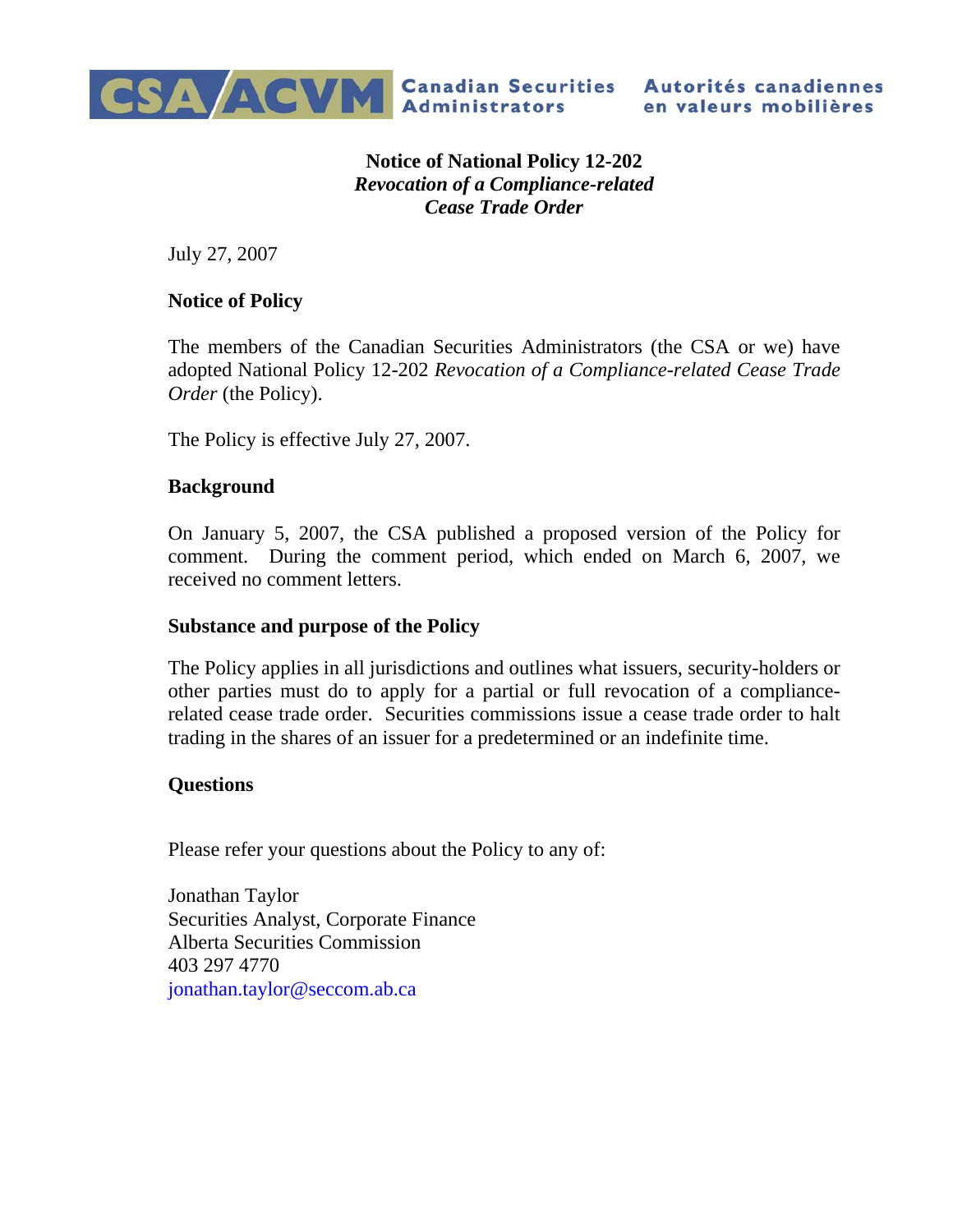Tracy Clark Legal Counsel, Corporate Finance Alberta Securities Commission 403 355 4424 tracy.clark@seccom.ab.ca

Andrew Richardson Deputy Director, Corporate Finance British Columbia Securities Commission 604 899 6730 (direct) 800 373 6393 (toll-free in BC and Alberta) arichardson@bcsc.bc.ca

Betty Adema Securities Analyst, Corporate Finance British Columbia Securities Commission 604 899 6729 (direct) 800 373 6393 (toll-free in BC and Alberta) badema@bcsc.bc.ca

Sheryl Thomson Senior Legal Counsel, Corporate Finance British Columbia Securities Commission 604 899 6778 (direct) 800 373 6393 (toll-free in BC and Alberta) sthomson@bcsc.bc.ca

Ian McIntosh Deputy Director, Corporate Finance Saskatchewan Financial Services Commission 306 787 5867 imcintosh@sfsc.gov.sk.ca

Bob Bouchard Director, Corporate Finance Manitoba Securities Commission 204 945 2555 Bob.Bouchard@gov.mb.ca